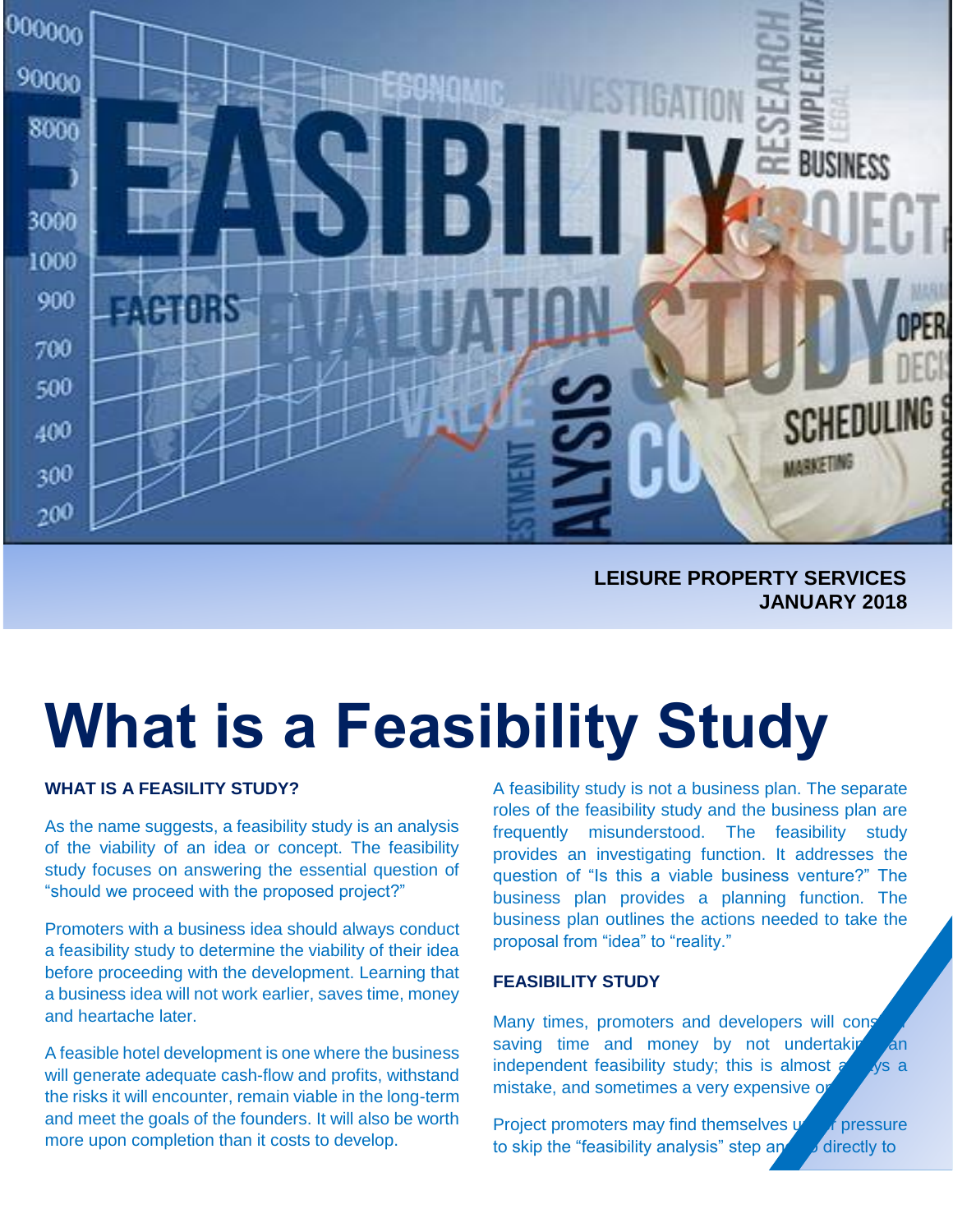building a business. Reasons given for not doing a feasibility analysis include:

- We know it's feasible; an existing business is already doing it!
- Why do another feasibility study when one was done just a few years ago?
- Feasibility studies are just a way for consultants to make money
- The market analysis has already been done by the business that is going to sell us the equipment
- Why not just hire a general manager who can do the study?
- Feasibility studies are a waste of time. We need to buy the building, tie up the site and bid on the equipment

These reasons should not dissuade the promoter of a project from conducting a meaningful and accurate feasibility study. Once decisions have been made about proceeding with a proposed business, they are often very difficult to change. The promoter will need to live with these decisions for a long time.

The feasibility study is a critical step in the business assessment process. Completion of the feasibility study and valuation appraisal is an essential early step in the development process, and is required for the following main purposes:

• to provide information to the promoter of a project that it is viable

- to determine the most appropriate facility provision in light of current and projected future market conditions
- to provide a basis for a financing structure, including the proportions of debt and equity which can be supported by the project's cash flows
- to act as an introductory document for potential financial partners
- to submit to potential hotel management companies and to act as a basis for contract negotiation.

In addition, other benefits of undertaking an independent study include:

- giving focus to the project and outlines alternatives
- narrowing business alternatives
- identifying new opportunities through the investigative process
- identifying possible reasons not to proceed
- enhancing the probability of success by identifying and addressing mitigating factors early on that could affect the project
- providing reliable information for decision making
- providing documentation demonstrating the business venture was thoroughly investigated
- helping secure funding from lending institutions and other monetary sources

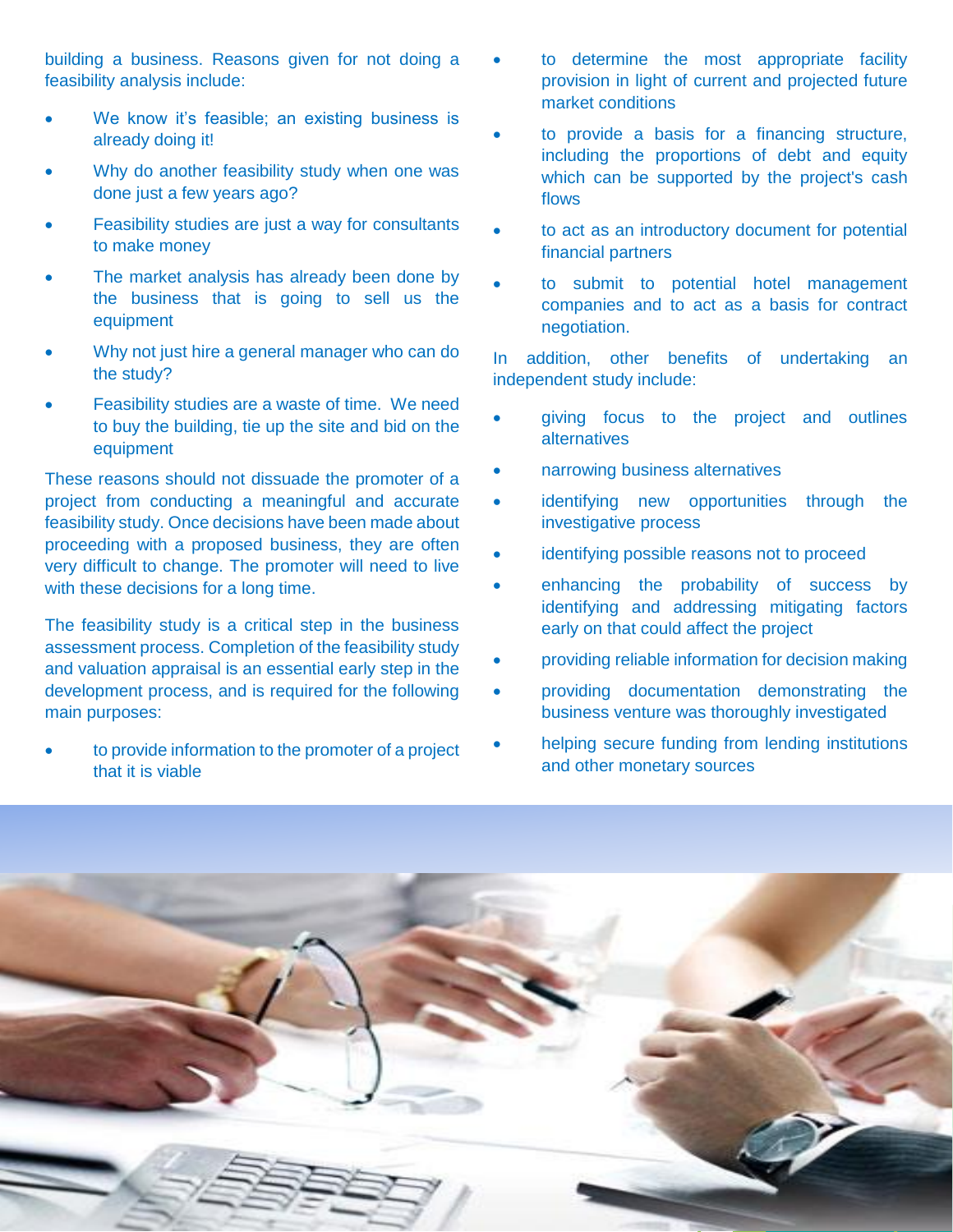# **WHAT IS INVOLVED IN A HOTEL OR RESORT FEASIBILITY STUDY?**

The process of what is involved in a feasibility study for a hotel or resort is quite detailed. The study will usually be performed in three main phases:

- Phase 1 Site Appraisal
- Phase 2 Market and General Appraisal
- Phase 3 Financial Appraisal

# **PHASE 1 - SITE APPRAISAL**

At the beginning of the study the consultant will visit the hotel/site/property to assess the accessibility and position relative to other hotels and resorts in the area, the airport, commercial and leisure facilities that could generate demand, and other places of relevance in the area.

They will consider the suitability of the property for its intended use, and identify its strengths and any weaknesses in that regard. This will then be used as part of their analysis to determine the likely impact on future trading, given a number of development options.

## **PHASE 2 - MARKET AND GENERAL APPRAISAL**

During and after the site visit the consultant will:

• obtain current and historic market and operational data on the hotel industry that is

relevant to the study including levels of demand, seasonality and market segmentation, arrival statistics and other market data

- determine the existing and projected characteristics of demand markets, including estimates of growth, which are considered to be of relevance to the project
- determine the present supply of hotel accommodation serving those markets and review any plans for new provision which would provide competition in the future
- obtain other available information relating to the economy, communications and general development in the area, and assess the economics of and general climate for the operation of hotels there.

During the course of the study the consultant will conduct interviews with a selection of operators of existing hotels in the area, representatives of the conference and travel trade, airport and airline officials, representatives of local industry and commerce and other parties who can provide information on the markets for a new hotel in the area, planning and development information and pertinent economic and other background information.

They will also speak with relevant governmental officials or their advisors, including planning officers, as well as the various parties of the design team for the specific project.

Subsequent to the site visit, research into potential